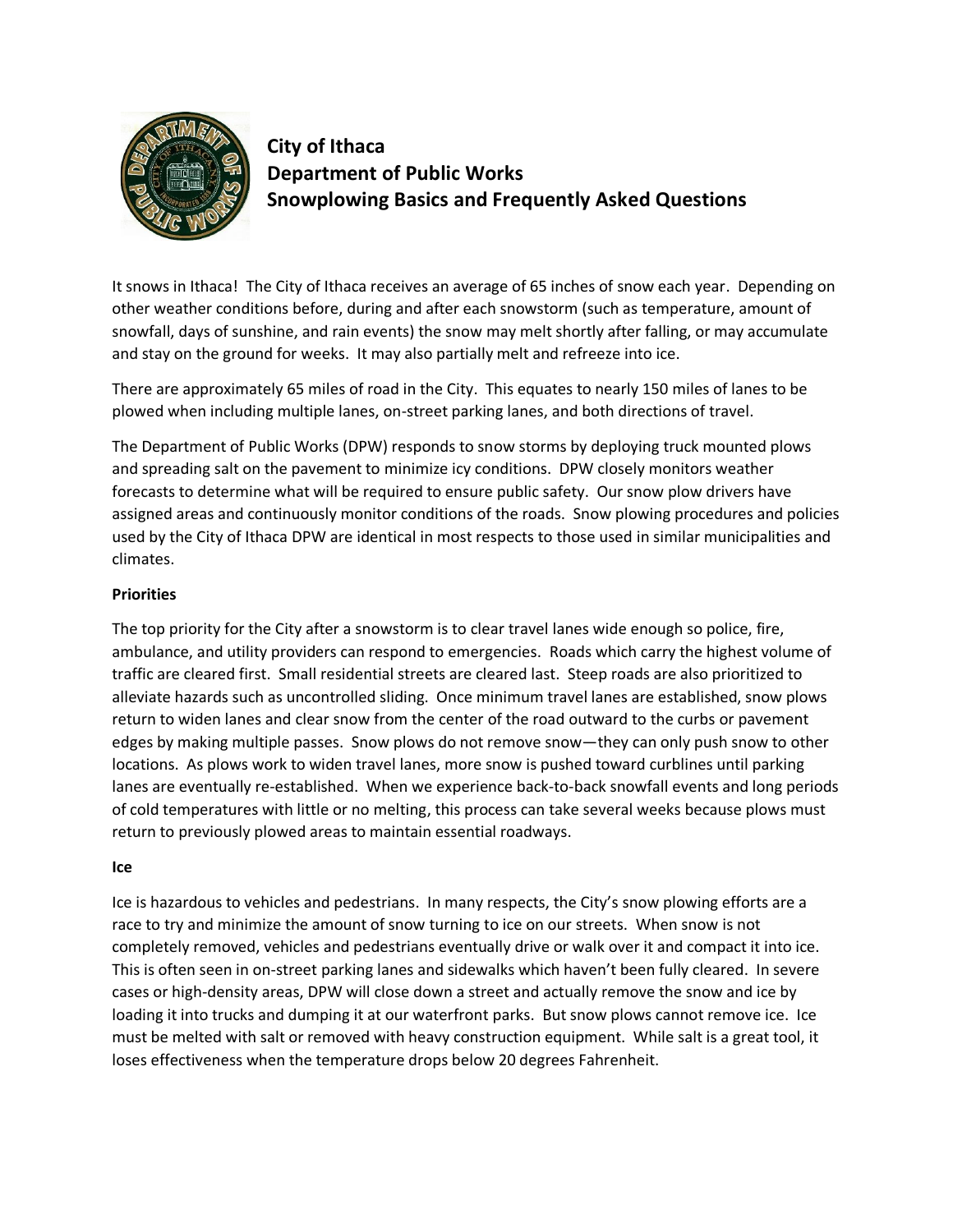## **Sidewalks**

The City Code requires sidewalks to be cleared of snow and ice by the adjoining property owner. Sidewalk segments that have not been cleared are sometimes cleared by DPW at a cost to the owner. This is required to remove or prevent icy conditions for pedestrians. DPW does not have the resources to clear all City sidewalks, nor does it target specific neighborhoods for sidewalk snow removal enforcement. We respond if we have available resources. When residents and volunteers step up to do their part or help a neighbor, Ithaca is a safer, better community.

## **Odd/Even Parking**

To facilitate clearing of snow to the curbline or pavement edge (particularly in neighborhoods with high density housing and narrow streets such as Collegetown, Fall Creek, Southside and South Hill), the City of Ithaca has adopted an Odd/Even parking schedule. Until the past few years, the Odd/Even parking rules were in effect continuously from November  $1<sup>st</sup>$  to April  $1<sup>st</sup>$  whether there was snow or not. Recently, the City began implementing the Odd/Even rules only when needed for snow removal. Most cities that regularly plow snow have adopted an Odd/Even system or other methods of prohibiting parking in order to clear snow to the curbline.

## **Balance**

DPW strives to balance the needs of the public. The City considers numerous and often conflicting suggestions, complaints, priorities, and opinions on the City's snow removal activities. DPW will always prioritize safety first, then convenience. Labor and equipment for additional snow removal capabilities are expensive, and the City must budget tax revenue to provide all important functions and services to the community throughout the year within that budget.

## **Frequently Asked Questions**

The following are typical questions the City receives each year. There are also links to FAQs that other cities have published. The City of Ithaca is not unique in its response to snow storms.

# **I keep moving my car for Odd/Even parking but DPW doesn't remove the snow. Why does the City continue to use Odd/Even?**

There may be several reasons including:

- A heavy snow storm takes more time to clear roads. Plow drivers may not be able to get to every street. It is important to adhere to Odd/Even rules so that when a plow driver is available, the road will be ready for plowing. Once the snow starts turning into ice, there is less that the City can do.
- If one or two vehicles on the block are not in compliance with the Odd/Even rules, a plow's limited maneuverability severely restricts the driver's ability to clear the street to the curbline.

## **Why is DPW working in the middle of the night when I'm trying to sleep?**

Snow storms are an inconvenience to the entire city. During heavy storms, snow crews are more effective at night because there is far less traffic. The City gets back to normal faster. If we don't take advantage of night work, there are more traffic, parking, and ice issues to address the following day because as time passes, snow turns to ice and becomes even more problematic and difficult to remove.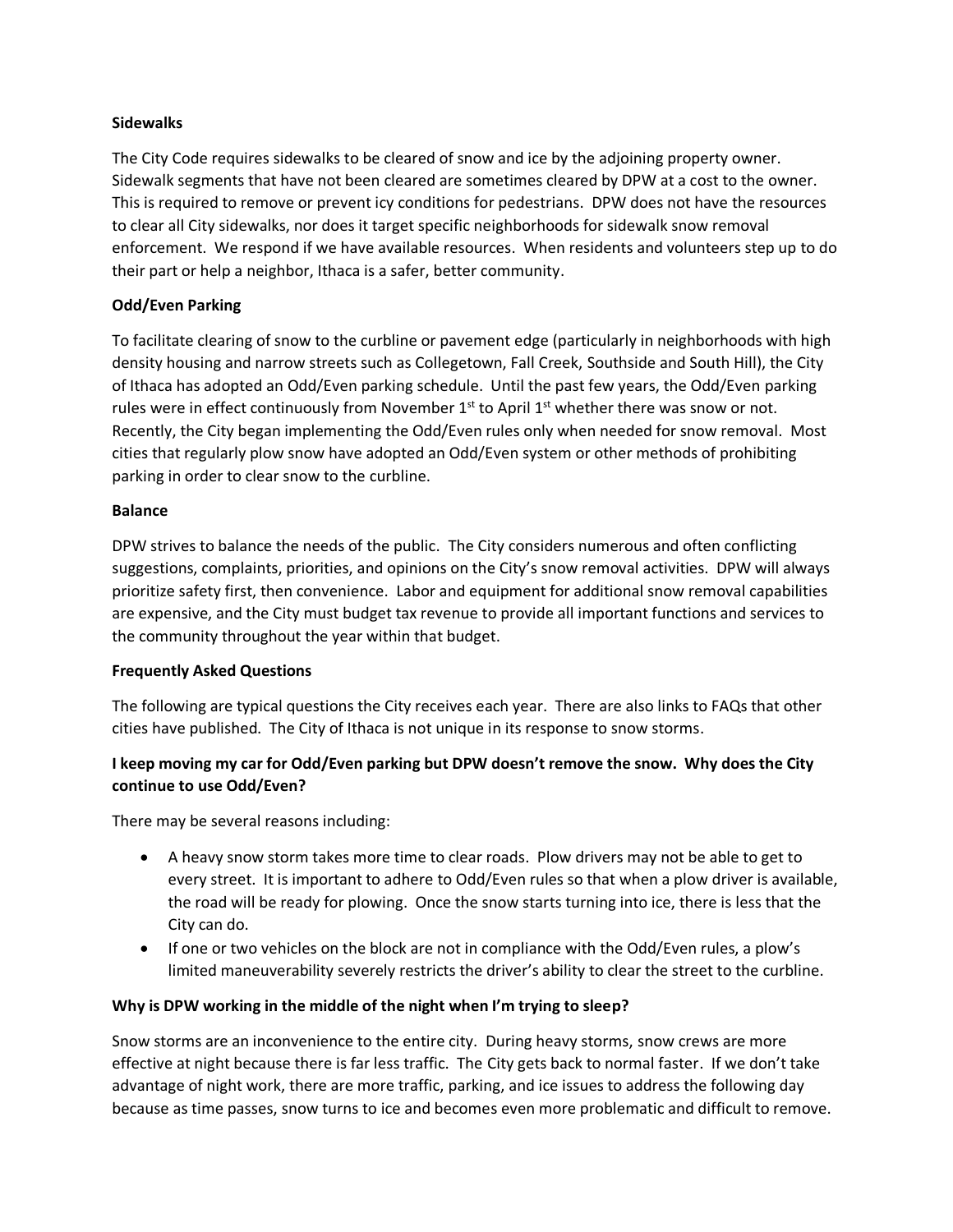## **Why doesn't the City have a scheduled plan for snow plowing?**

There are too many variables for plow drivers to adhere to a rigid schedule when plowing. These variables include temperature, amount of snowfall, timing of snowfall, blocked roads from illegally parked vehicles, presence of ice, availability of plow drivers, and availability of equipment. Each plow driver has an assigned area in the City, and is responsible for using their own judgement to clear the assigned area based on observed conditions and accepted snow plowing procedures and priorities.

## **I just cleared my driveway and a snow plow just came by and blocked it with snow. Who is responsible for removal?**

As mentioned, plows move the snow from the center travel lanes outward to the curb or edge of pavement. When a plow pushes snow past a newly cleared driveway, the snow from the plow automatically fills the void. To prevent this from happening, you can clear snow from the left side of your curbline (as you face your street). When the plow goes by, snow from the plow will naturally empty itself into this space and not into your driveway. It is a little extra work up front, but can save time and frustration in the long run.

# **I just cleared my sidewalk and a snow plow just came by and covered it up again with snow. Who is responsible for removal?**

Unfortunately, this happens from time to time especially in high density neighborhoods where the sidewalk is immediately adjacent to the curb. The City Code requires that the property owner remove snow from the adjacent sidewalk, even if plows push snow back onto a cleared sidewalk.

## **Who is responsible for clearing corners near pedestrian crossings?**

The property owner of the corner property is responsible for clearing sidewalks on both roadways. ADA ramps at corners are eventually cleared by DPW, but staffing and equipment limitations often do not allow for immediate clearing. A smartphone app "Snow Angels" has been developed by the City to facilitate volunteers in the community to clear the corners in a timelier manner.

# **Why do I see plow trucks driving around with their plows up when they should be clearing the streets?**

There are a couple of possible reasons:

- They are travelling to their assigned plow areas
- There is ice on the road (snow plows can't plow ice) and they are spreading salt.
- They are monitoring street conditions and looking for problem areas that they can resolve with the plow.